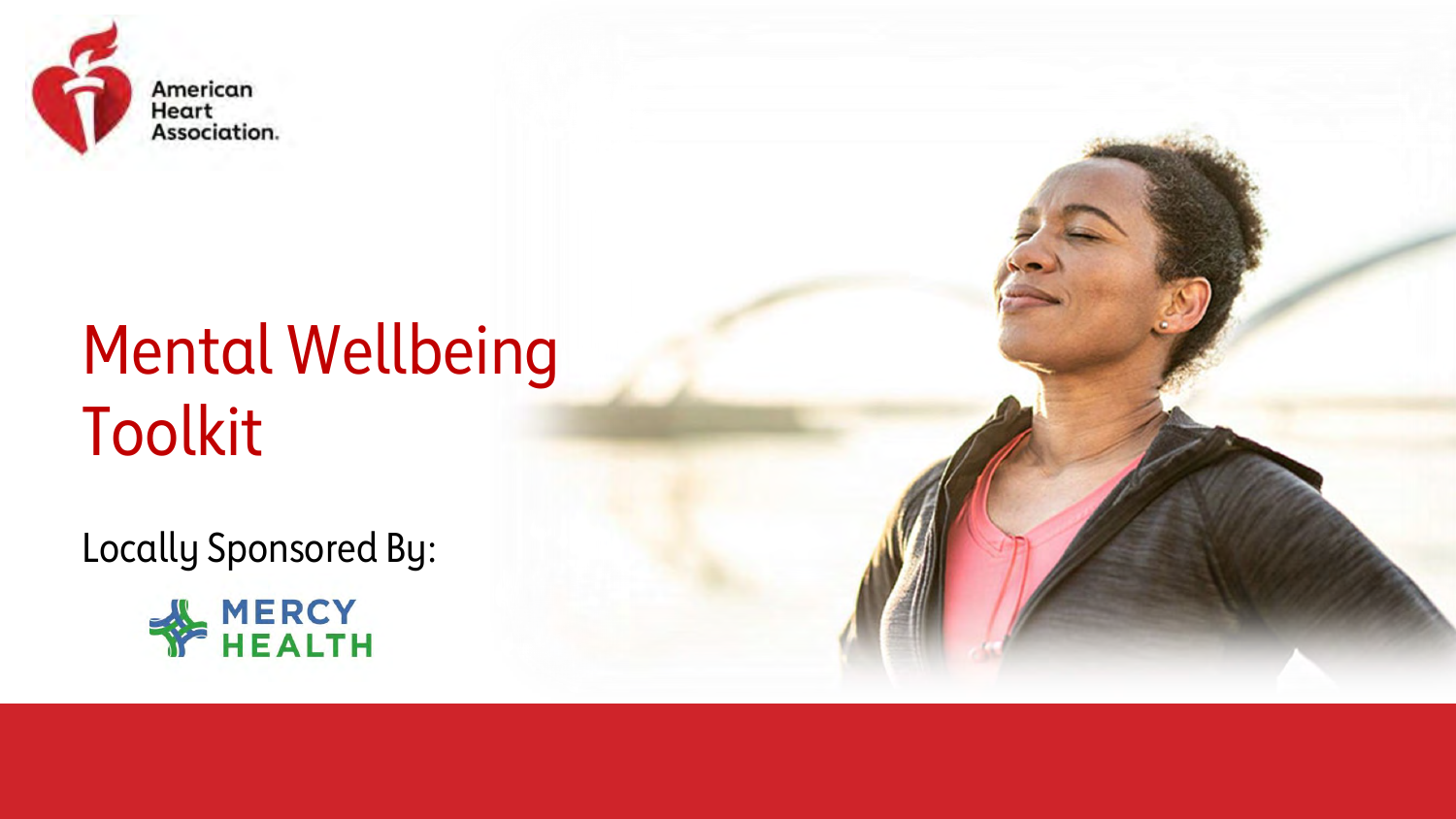

## Table of Contents

- I. The Business Case for Investing in Mental Wellbeing
- II. Heart Health + Mental Wellbeing Connection
- III. COVID-19 Domino Effect on Mental and Heart Health
- IV. Actionable Strategies for Employers Overview
- V. AHA Resources and Suggested Timeline Overview
- VI. AHA Employee Engagement Resources
- VII. Mental Resiliency Playbook for Employees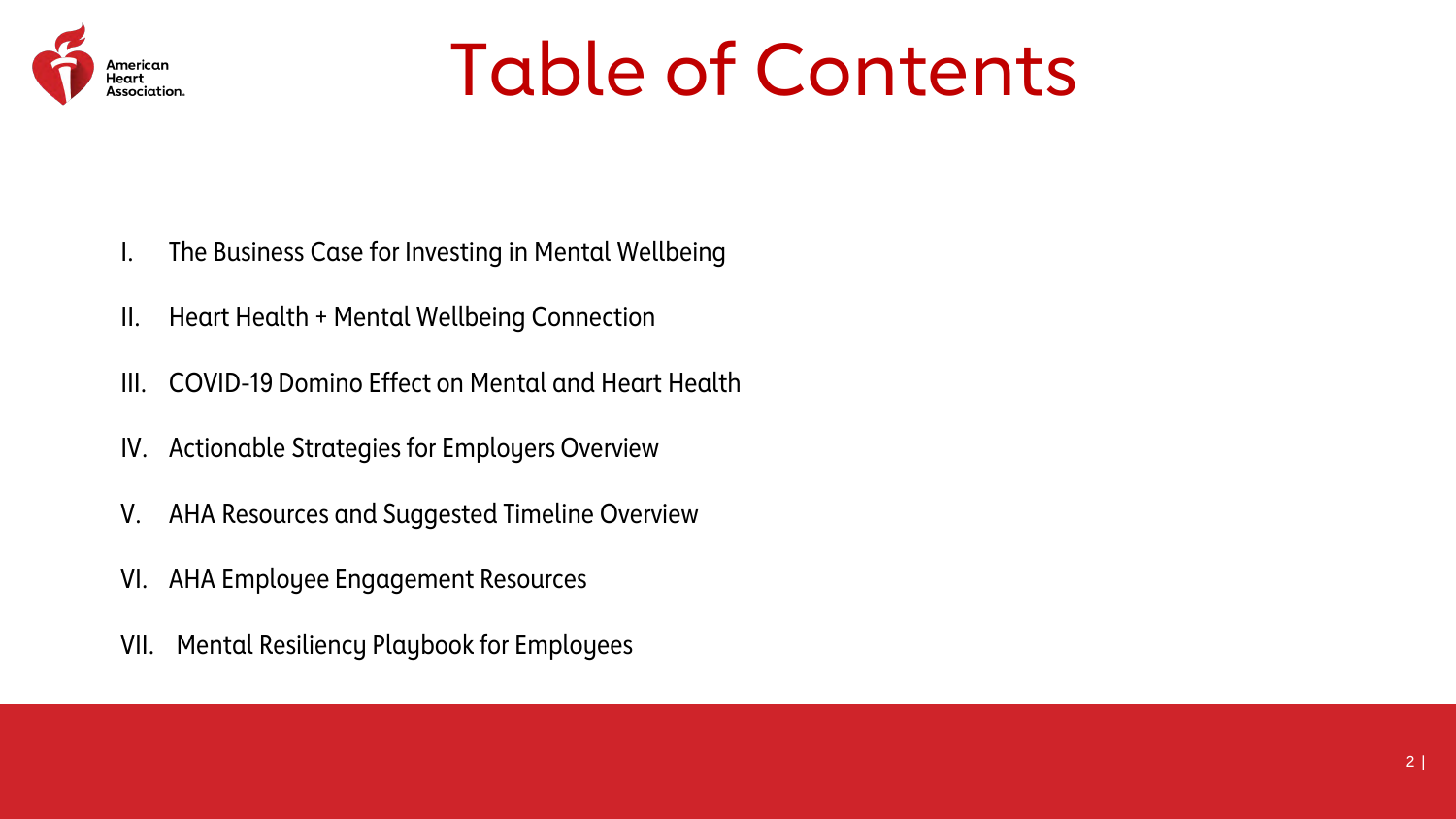

# The Business Case for Investing in Mental Health

### *Employers should provide comprehensive mental health prevention and treatment programs because:*

•**Adults spend most of their waking hours at work.**

•**Mental health disorders and stress are common among the U.S. workforce.**

•**Many people have depression as well as other expensive chronic conditions including obesity, diabetes and heart disease.**

•**The cost of doing nothing is higher than investing in evidence-based prevention and treatment.**

•**Several evidence-based and cost-effective employer strategies are available.** •**Effective treatments can lower total medical costs, increase productivity, (e.g. reduce presenteeism and absenteeism) and decrease disability costs.**

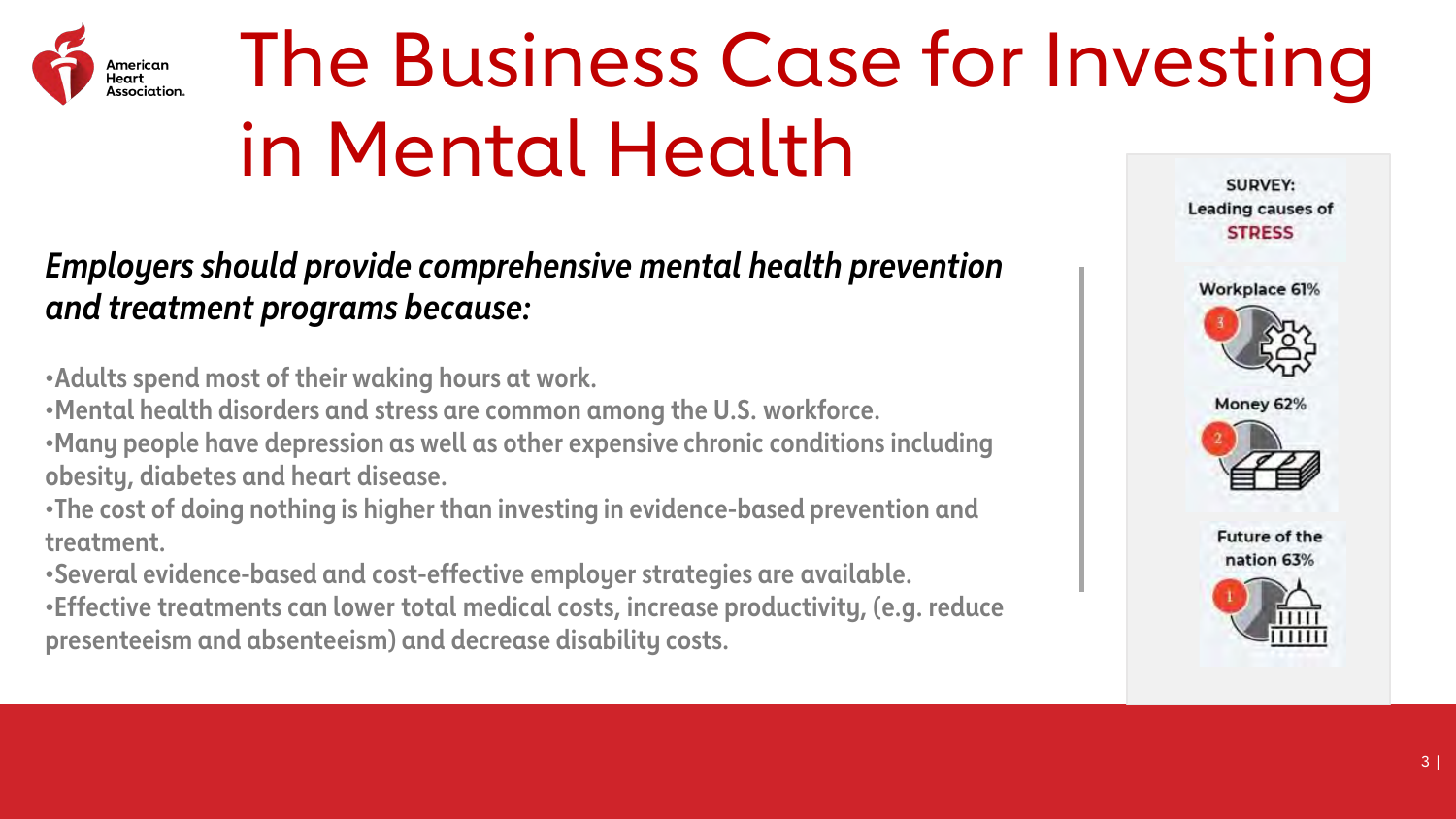

## Mental Wellbeing + Heart Health

### A Two-Way Relationship



**Better mental well-being leads to healthier behaviors, ie:**

- Healthier Diet
- No Tobacco Use
- Motivation to Exercise
- Stress Management

#### **Depression is #1 cause of disability globally**

**1 in 5 people** with heart disease struggle with depression

Depression is **3x more common** in patients after a heart attack

Post-stroke depression affects **1 in 3** stroke survivors

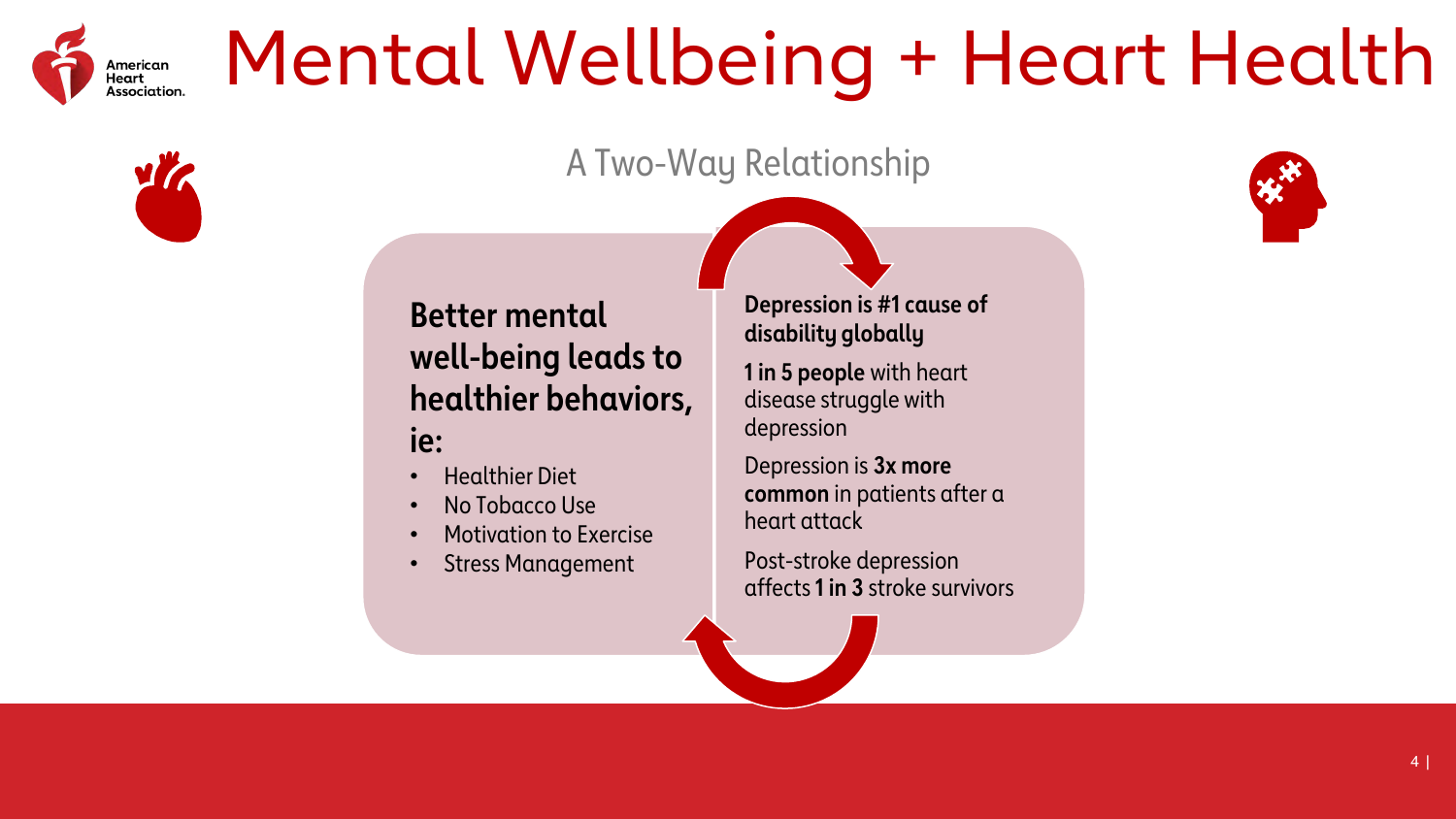

COVID-19

### The COVID-19 Domino Effect

COVID-19 has the potential to drastically change the health and well-being of people living in the U.S. for many years, unless we work together to reduce the impact.

> **Patients fear getting treatment/calling 911**

**Difficulty getting healthy foods, supplies and prescriptions**

**High stress, unhealthy eating habits and less physical activity from being stuck at home**

**High unemployment, lack of public transportation, lack of accessto healthy foods**

#### POTENTIAL FUTURE PROBLEMS:

**Higher blood pressure rates Increases in obesity**

**Increases in heart disease, stroke and diabetes Fewer healthy life years and earlier deaths**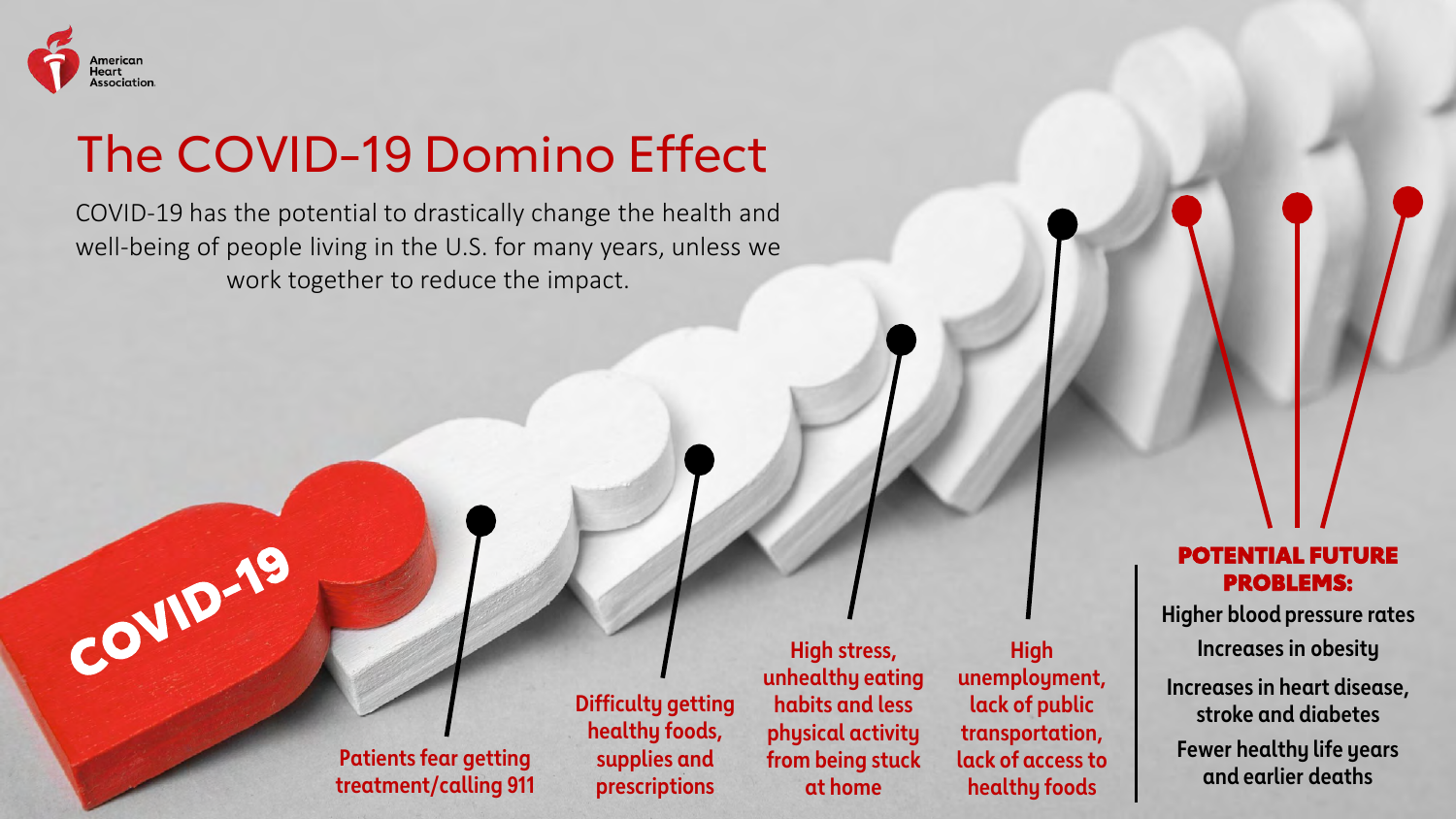

### Actionable Strategies for Employers



#### **Leadership**

Leaders demonstrate visible and proactive actions to build a diverse and inclusive culture that supports a mental health-friendly workplace.

**Policies and Environmental Support** Develop a broad Mental Health Plan for the organization that can be fully implemented, understood, and available to all employees. **\*For more information on each strategy please visit:**  [https://ceoroundtable.heart.org/](https://ceoroundtable.heart.org/mentalhealth/introduction/)  mentalhealth/introduction/

**Communication** Develop a plan to communicate clearly and often to employees about the organization's mental health policies, medical benefits, education resources/training

**Programs and Benefits** Offer a comprehensive package of medical and behavioral health benefits and programs based on caring for and supporting employees.



**Engagement** Involve all employees in all aspects of workplace decision-making.



#### **Community Partnerships** Use community partnerships to promote the internal and external objectives of the Mental Health Plan.



#### **Reporting Outcomes**

Collect and analyze a variety of data to identify strengths and opportunitiesto continually improve the mental health and well-being of employees.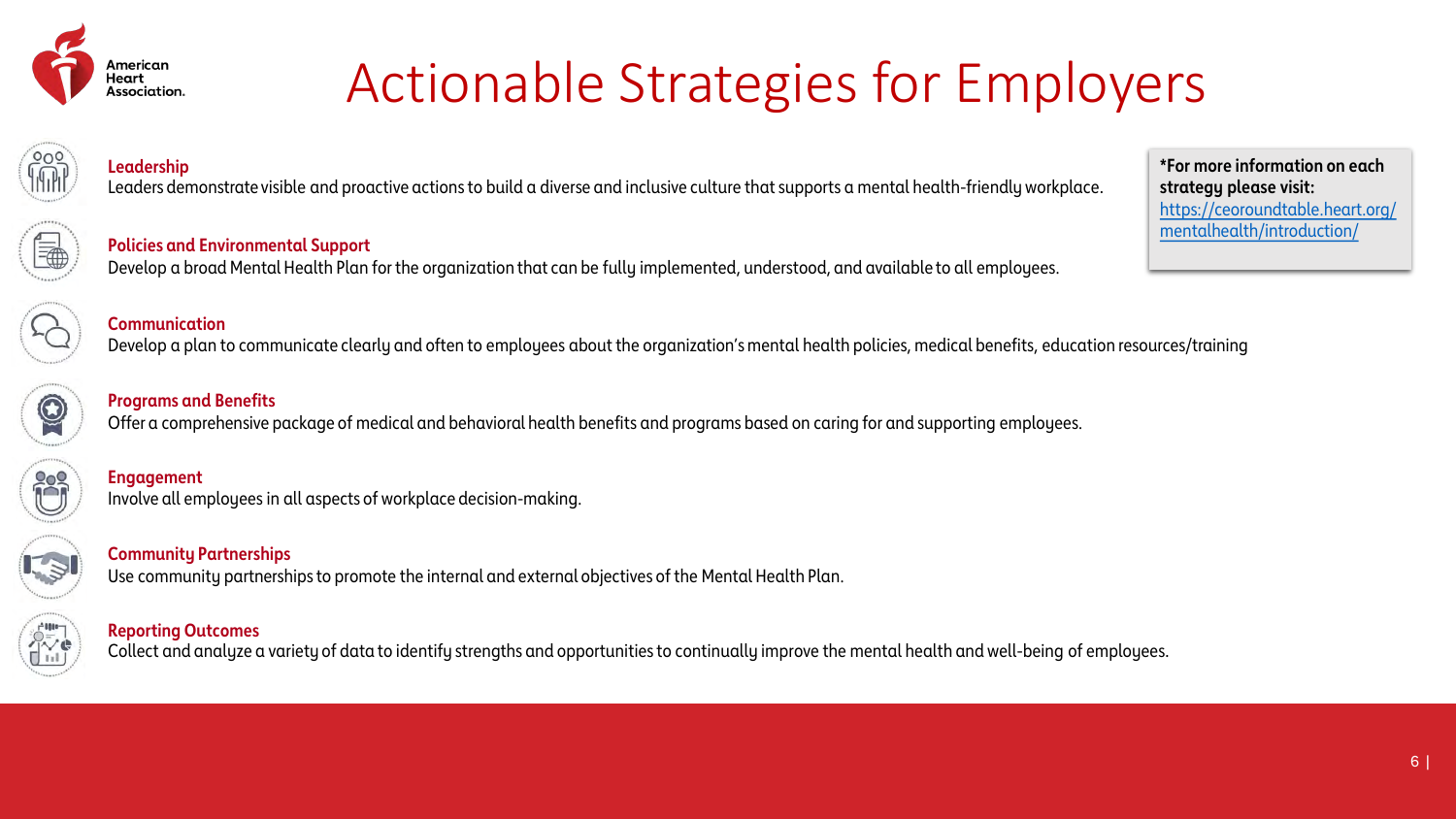

| <b>MONTH</b> | <b>MONTHLY TOPIC</b>                  | <b>AHA RESOURCE DESCRIPTION</b>                                                                                                                                            |
|--------------|---------------------------------------|----------------------------------------------------------------------------------------------------------------------------------------------------------------------------|
| January      | <b>Gratitude + Mindfulness</b>        | 21 Days of Gratitude Infographic<br>$\bullet$<br>Loving Kindness Meditation Infographic<br>$\bullet$<br>Take the Mercy Health 'Be Well' Challenge<br>$\bullet$             |
| February     | <b>Heart Health Month</b>             | 8 Steps to Prevent Heart Disease + Stroke Infographic<br>$\bullet$<br>Learn your Heart Score<br>$\bullet$<br><b>Register for Mercy Health's 5K Heart Walk</b><br>$\bullet$ |
| March        | Food + Mood                           | <b>Healthy Diet Infographic</b><br>$\bullet$<br>Mindful Eating Infographic<br>$\bullet$                                                                                    |
| April        | <b>Move More Month</b>                | Recommended Amount of Physical Activity Infographic<br>$\bullet$<br>At Home Circuit Workout Infographic<br>$\bullet$                                                       |
| May          | <b>Brain Health: Stroke Awareness</b> | High Blood Pressure + Stroke Risk<br>$\bullet$<br><b>Emotional Effects after Stroke Resources</b><br>$\bullet$<br>Know the Signs of a Stroke (F.A.S.T)<br>$\bullet$        |
| June         | <b>Relax + Unwind this Summer</b>     | Stop Stress in its Track Infographic<br>$\bullet$<br><b>Fight Stress with Healthy Habits</b><br>$\bullet$                                                                  |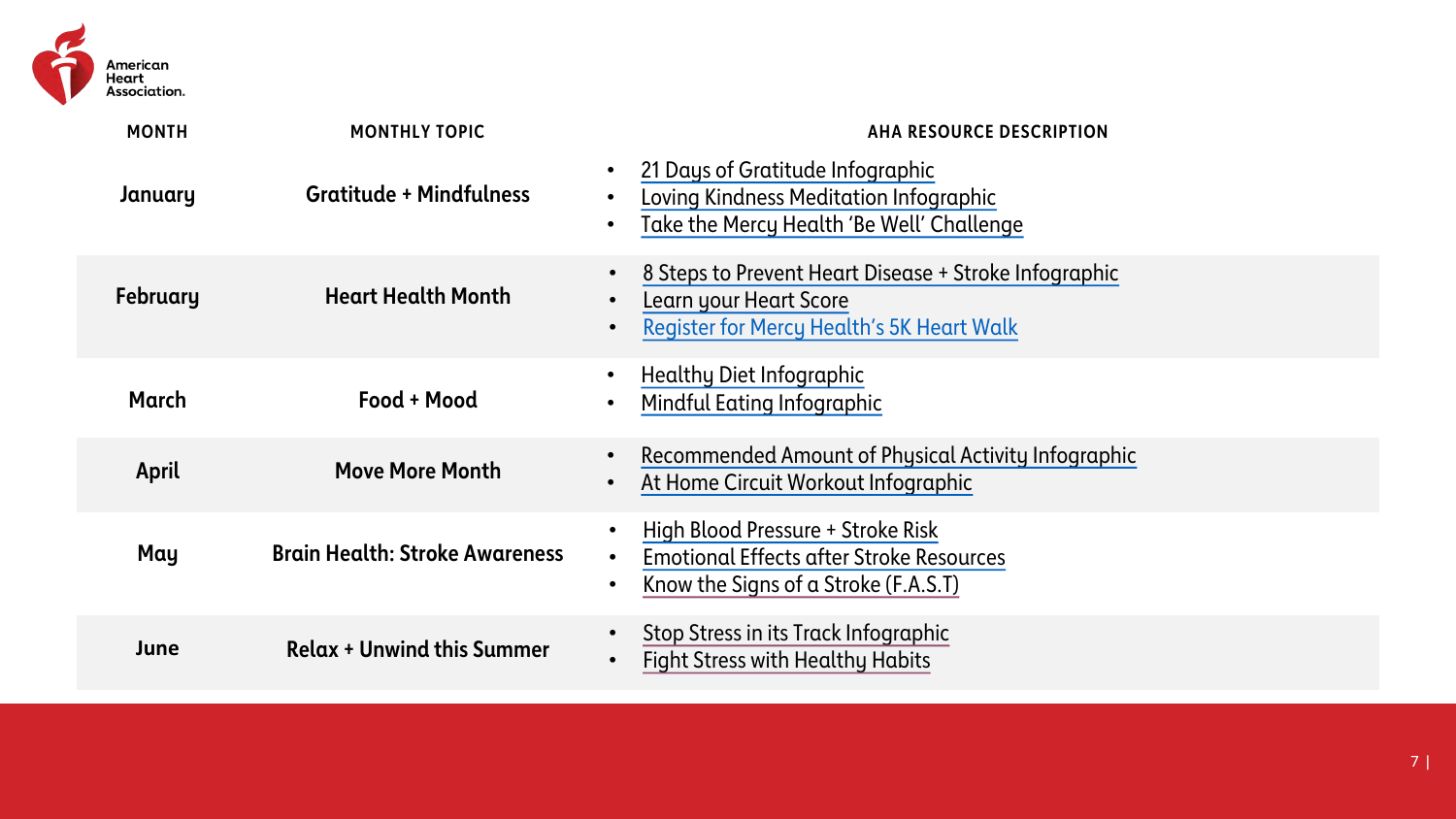

# New AHA Resources for Employee Engagement



 **Team Captain + H e a r t T h r o b O pp o r t u n i t i e s**



**Live Fierce C h a l l e n ge**



**A C T IV I TY TR A C KE R A P P ( a v a i l a b l e F e b 13 - M a r 1 3 )**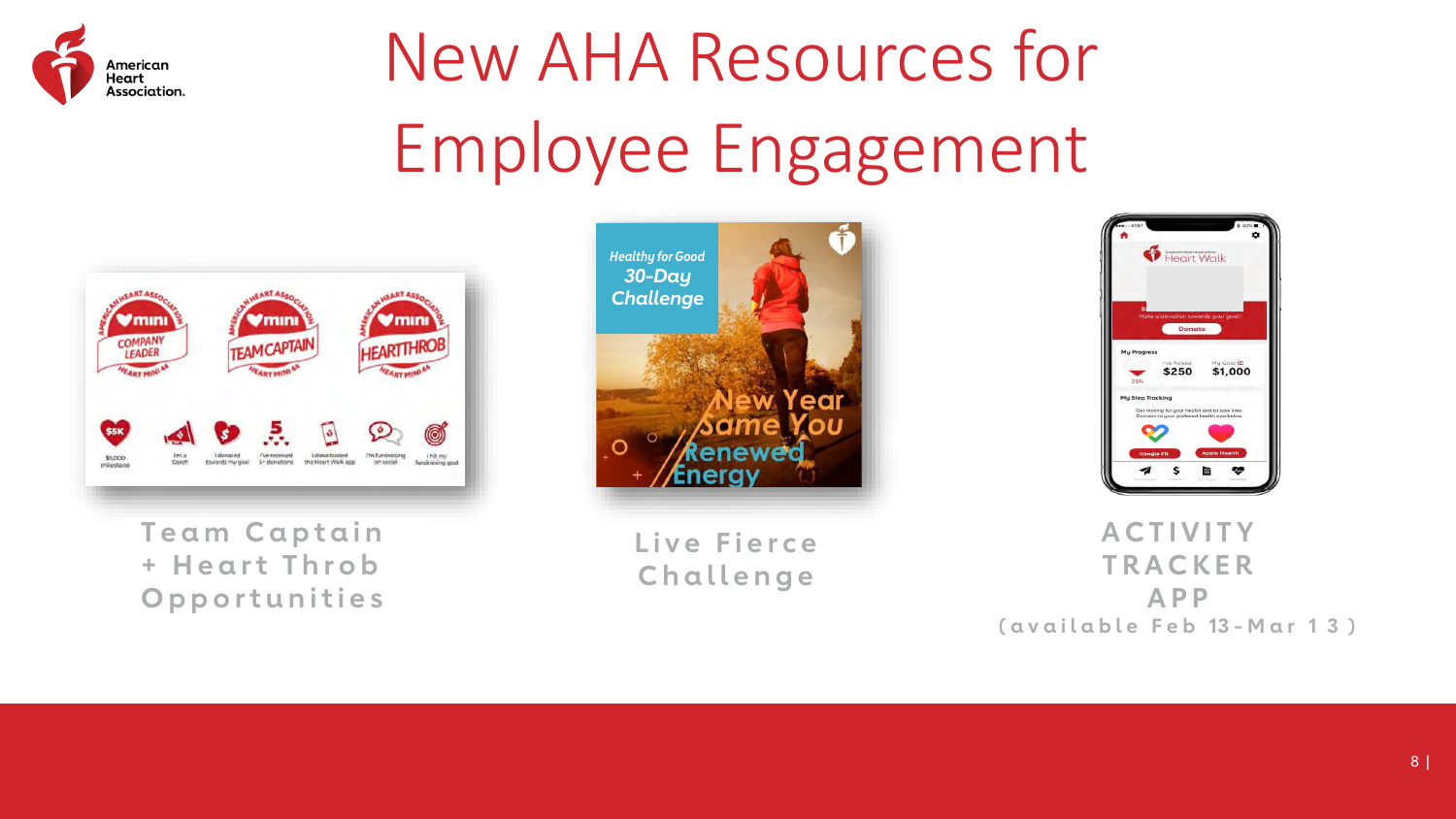

## Building Resilience During the Crisis *COVID-19 Playbook For Employees*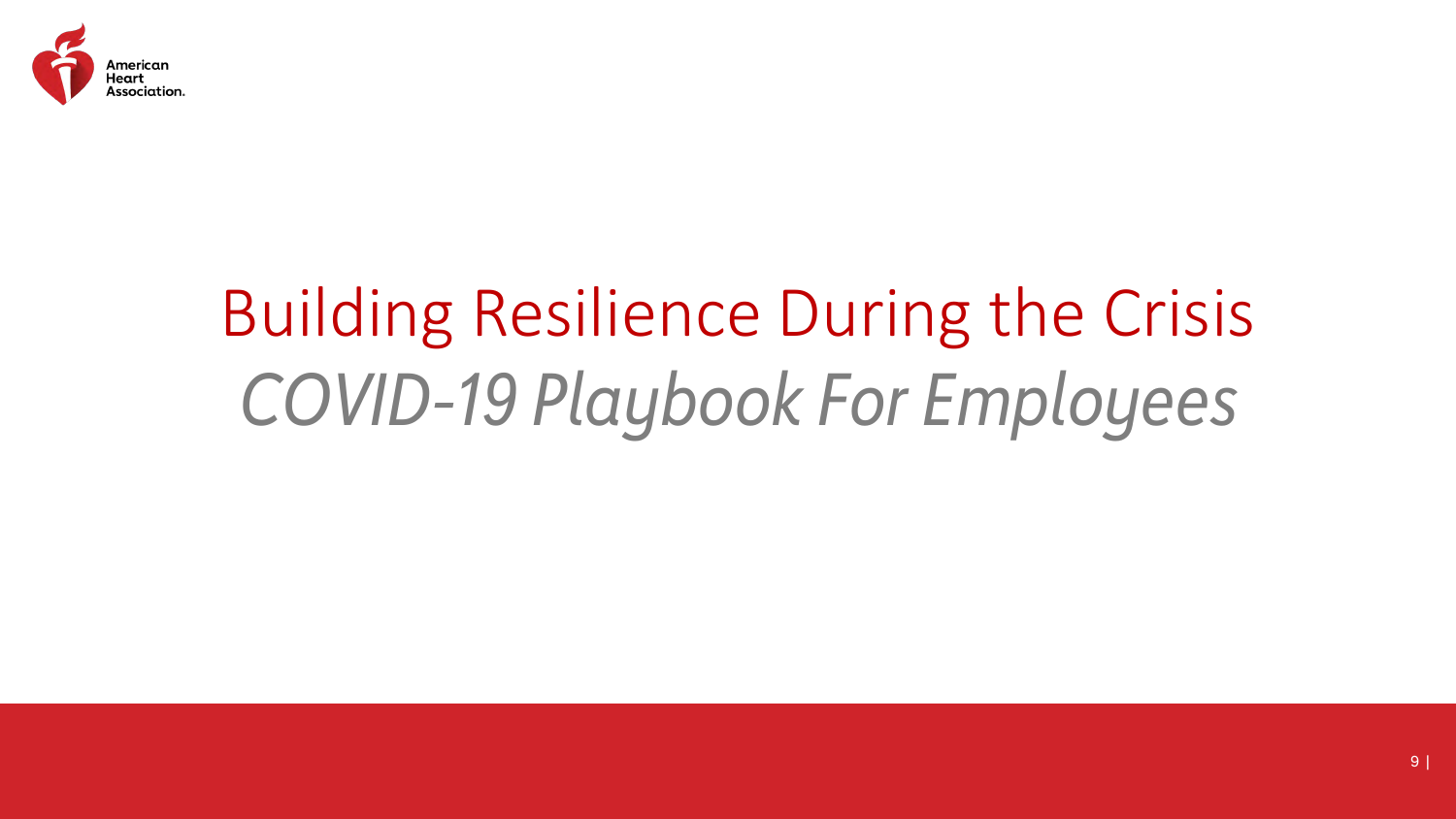

### Building Resilience During the Crisis

- Resiliency is the ability to **withstand, recover and grow** in the face of stressors and changing demands
- Resilient people **can cope better** with stress and remain calm, manage their emotions, guard against burnout and remain productive
- Some people are born with resilience, but it is also a **skill that can be learned**

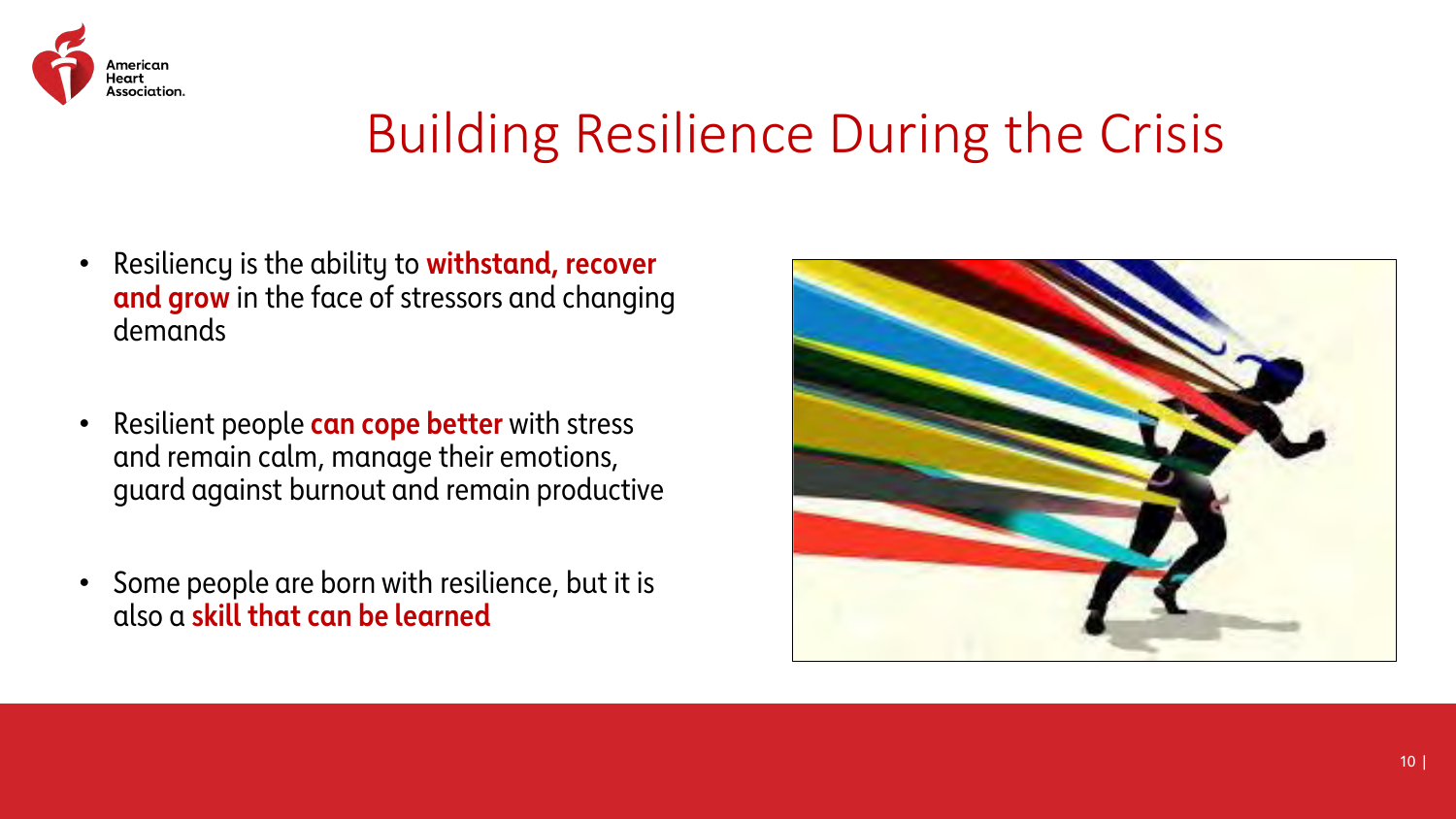

- Maintain a **regular schedule** allow for lunch and breaks in between
- Prioritize **personal hygiene** and limit physical contact with others
- Stay **active** and eat a **healthy diet**
- Get enough **sleep –** try for at least 7 hours a night (some may need more)



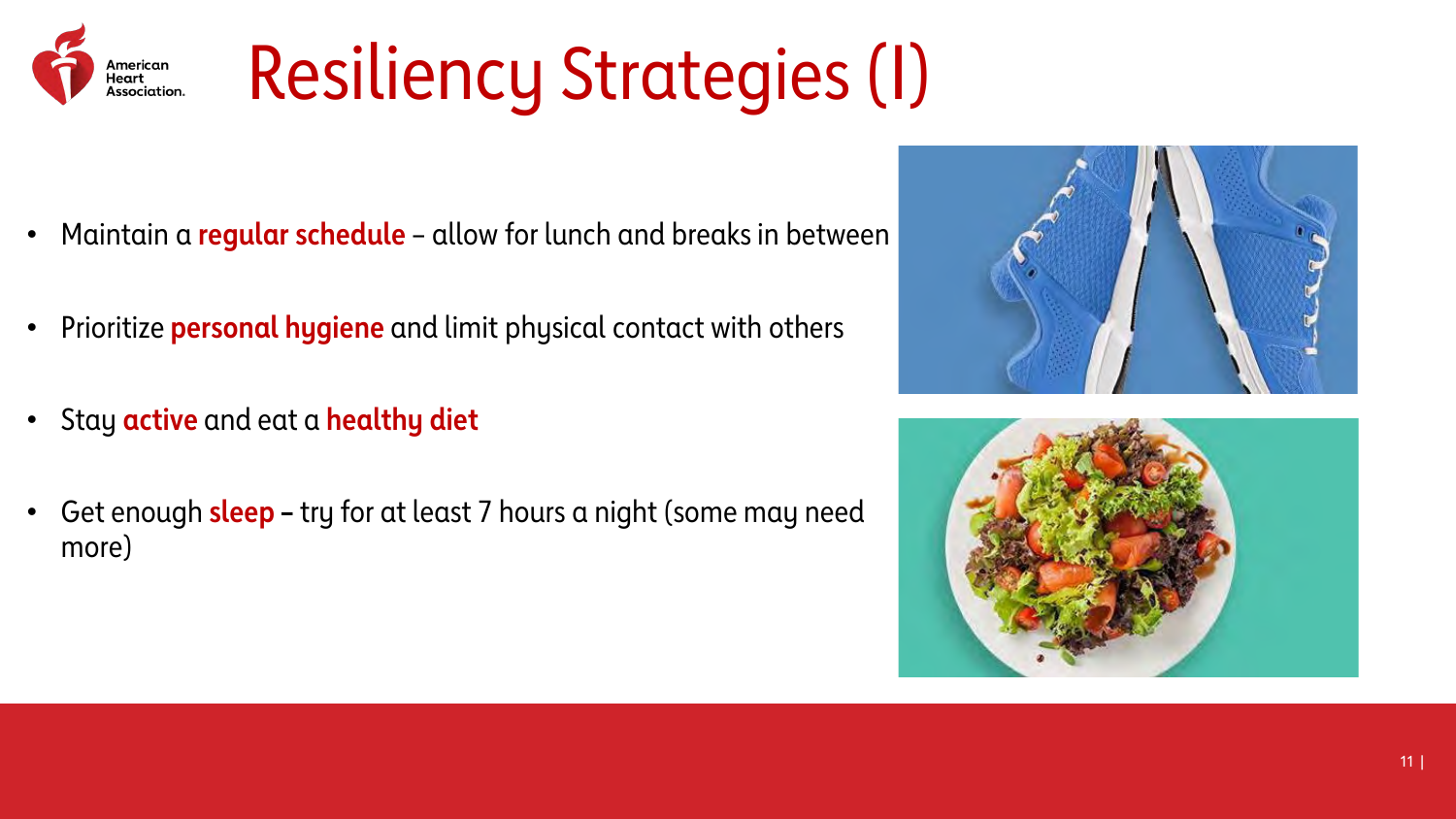

# Resiliency Strategies (II)

- Regular **meditation** even a few minutes a day improves mood
- **Maintain your social network –** stay connected with family and friends
- **Journal** or write down a **gratitude list** to stay creative and present
- Get limit social media consumption, but **stay informed** (we recommend CDC and WHO)

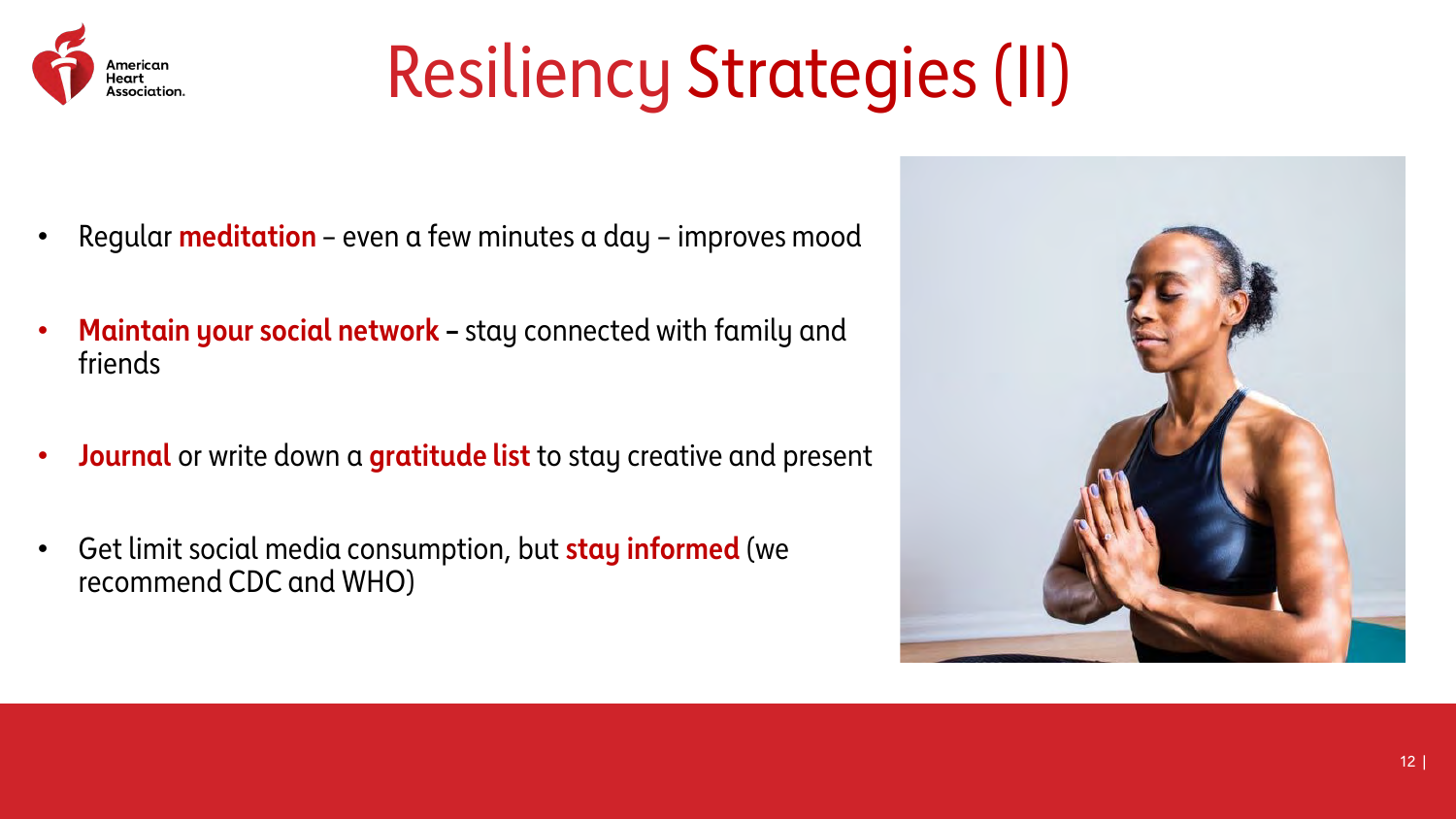

### Eat Smart

*Focus on Five*

- Fruits and vegetables add color to your diet and try for 4-5 servings a day
- Wholegrains try for 3 servings a day
- Fish any fish is good for your heart, especially oily fish; try for 2 servings  $a$ week
- Salt limit salt at home and select low sodium meals in stores and restaurants
- Sugar– reduce or eliminate sugar sweetened beverages; try for no more than 36 oz a week; add more water



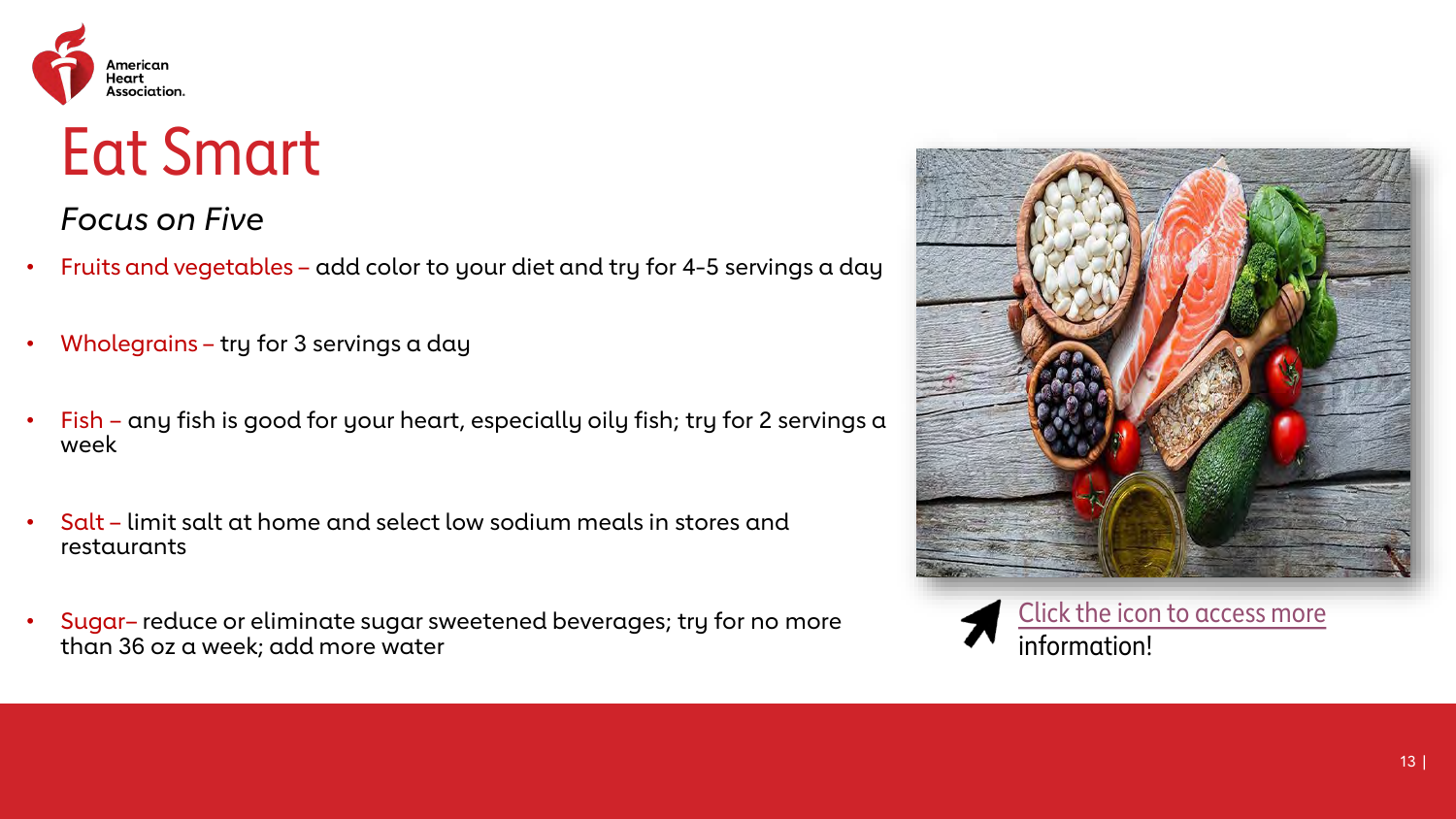

### Fighting Stress *Healthy For Good*

- Slow down and be present avoid rushing around to do things
- Let worry go-things will go wrong sometimes; give yourself a break
- Get organized managing a to do list will ensure you focus on wha[t](https://www.heart.org/-/media/AHA/H4GM/PDF-Files/Stop_stress_tips_to_lower_stress_infographic.pdf)  is important
- Stay mentally and creatively active learn a new skill or work towards a goal



#### **TRY THESE TIPS TO GET OUT** OF STRESS FAST.

- 1. Count to 10 before you speak or react.
- 2. Take a few slow, deep breaths until you feel your body unclench a bit.
- 3. Go for a walk, even if it's just to the restroom and back. It can help break the tension and give you a chance to think things through.
- 4. Try a quick meditation or prayer to get some perspective.
- 5. If it's not urgent, sleep on it and respond tomorrow. This works especially well for stressful emails and social media trolls.
- 6. Walk away from the situation for a while, and handle it later once things have calmed down.
- 7. Break down big problems into smaller parts. Take one step at a time instead of trying to tackle everything at once.
- 8. Chill out with music or an inspiration podcast to help you rage less on the road.
- 9. Take a break to pet a dog, hug a loved one or help someone out.
- 10. Work out or do something active. Exercise is one of the best antidotes for stress.

#### **GET MORE WELLNESS TIPS AT HEART.ORG/HEALTHYFORGOOD**

0 Copyright 2020 American Heart Association, Inc., a 501(c)(3) not-for-profit. All rights reserved.<br>Healthy for Good is a trademark of the AHA. Unauthorized use prohibited. 8/20 DS18478



Click the icon to [access](https://www.heart.org/-/media/AHA/H4GM/PDF-Files/Stop_stress_tips_to_lower_stress_infographic.pdf) a printable version!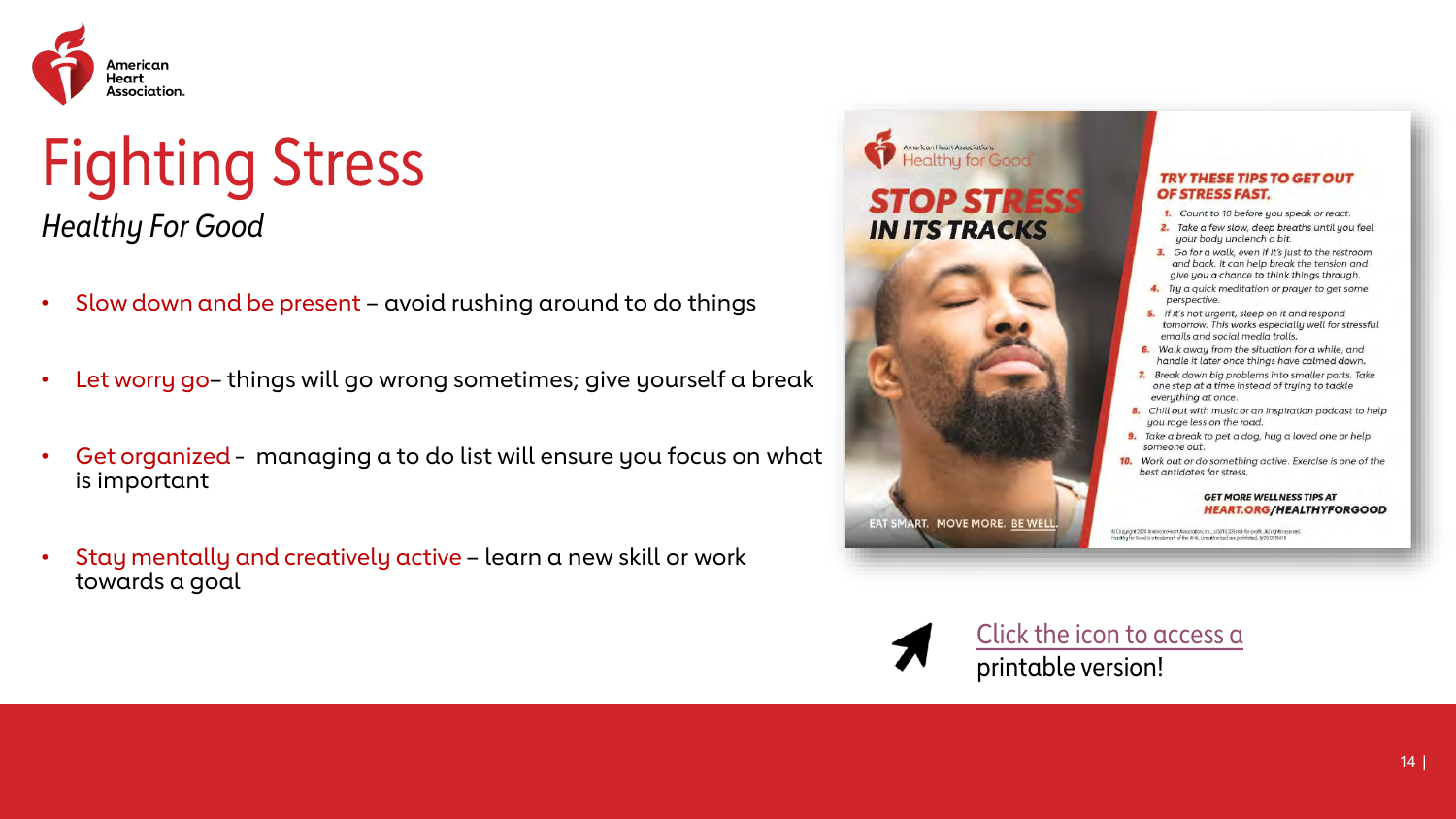

## Sleep Hygiene

*Be Well*

- Move it– no technology in the bedroom
- Close it– a dark room is more conducive to getting your zzz's
- Set it set your alarm clock and try to keep a regular time for waking up
- Enjoy it– exposure to sunlight will boost your Vitamin D